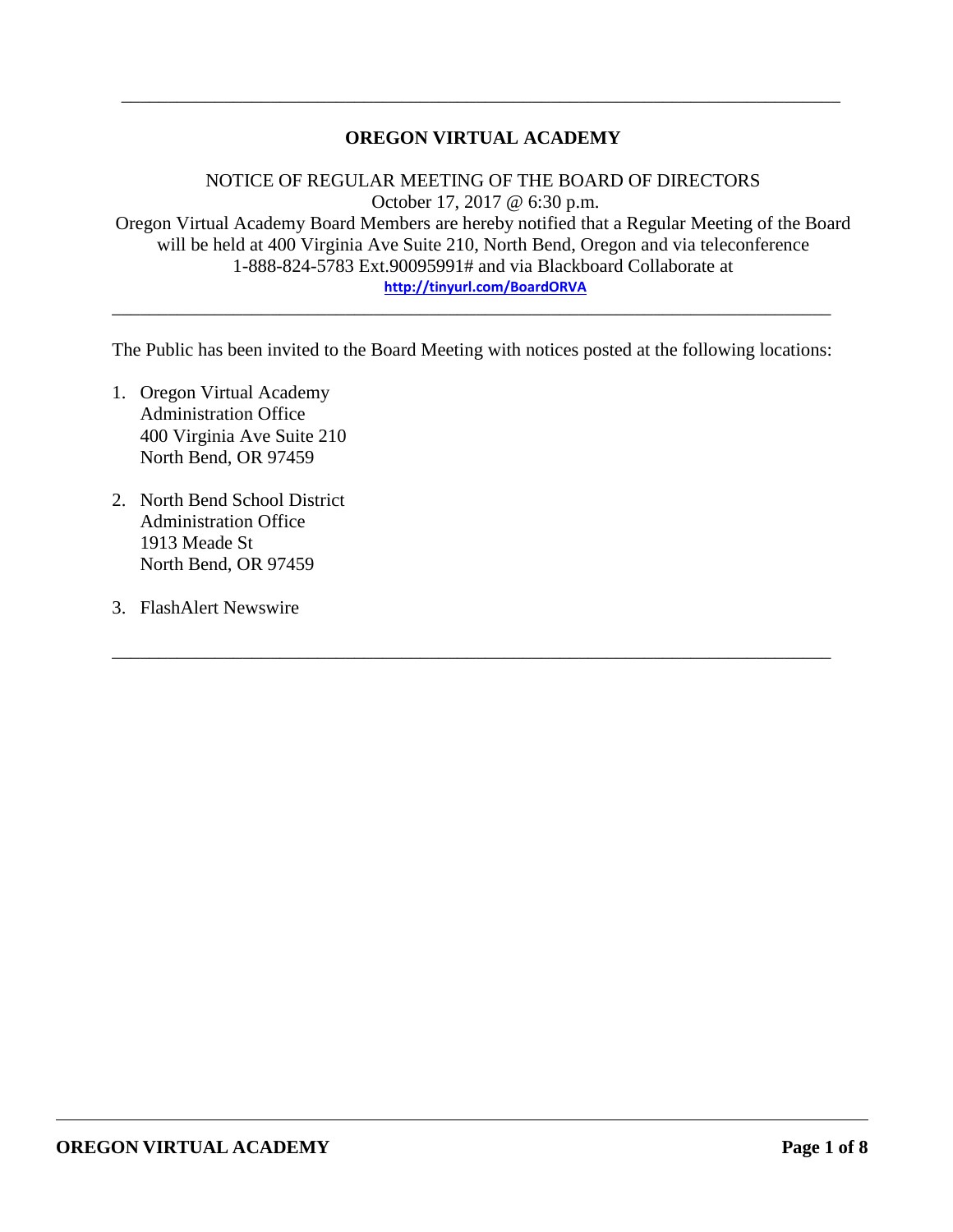#### **MINUTES REGULAR MEETING AGENDA**

## **BOARD OF DIRECTORS OREGON VIRTUAL ACADEMY**

**Tuesday, October 17th , 2017 6:30 p.m.** ORVA Office 400 Virginia Ave Suite 210 North Bend, OR 97459

### **INSTRUCTIONS FOR PRESENTATIONS TO THE BOARD BY PARENTS AND CITIZENS**

The Oregon Virtual Academy welcomes your participation at the School's Board meetings. The purpose of a public meeting of the Board of Directors is to conduct the affairs of the School in public. We are pleased that you are in attendance and hope that you will visit these meetings often. Your participation assures us of continuing community interest in our School. To assist you in the ease of speaking/participating in our meetings, the following guidelines are provided.

- 1. Agendas are available to all audience members at the door to the meeting or by requesting the agenda from School Officials (541-751-8060).
- 2. The "Public Comment" portion is set aside for members of the audience to raise issues that are not specifically on the agenda. These presentations are limited to three (3) minutes and total time allotted to non-agenda items will not exceed fifteen (15) minutes. The Board may give direction to staff to respond to your concern or you may be offered the option of returning with a citizen-requested item.
- 3. When addressing the Board, speakers are requested to stand, to state their name and address, and to adhere to the time limits set forth.
- 4. Citizens may request that a topic related to school business be placed on a future agenda by submitting a written request at least seventy-two (72) hours in advance of any regular meeting. Once such an item is properly placed on the agenda, the Board can respond, interact, and act upon the item.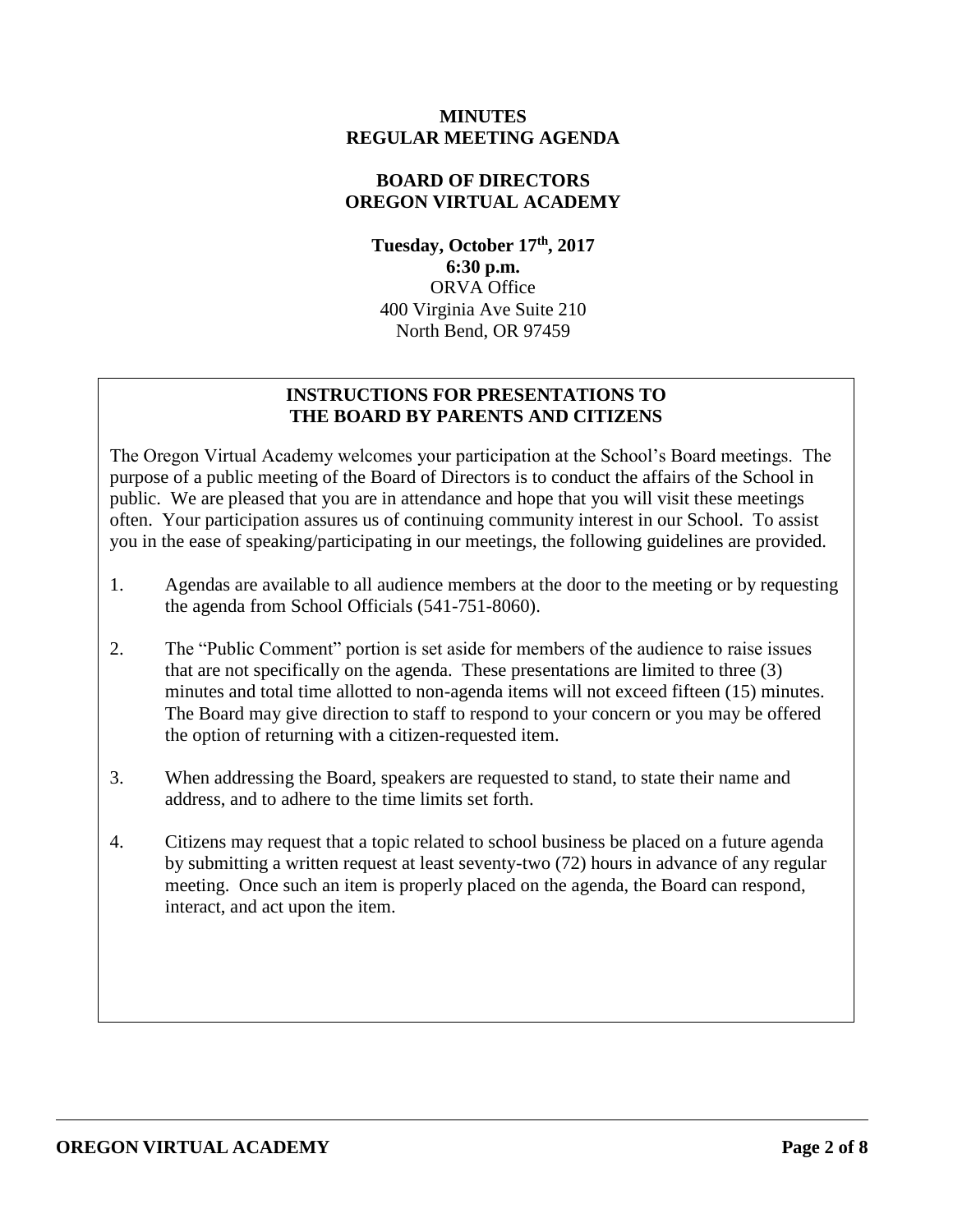## **I. PRELIMINARY**

**A.** Call To Order

Meeting was called to order by the Board Chair at 6:30 P.M.

**B.** Roll Call

| <b>Member</b>       | Title                      | Term      | <b>Present</b> | <b>Absent</b> | <b>In</b> | Out |
|---------------------|----------------------------|-----------|----------------|---------------|-----------|-----|
| Mr. Paul Tannahill  | Member                     | 2015-2018 |                | Х             |           |     |
| Mr. Michael Herndon | Member                     | 2015-2018 | X              |               |           |     |
| Vacant              | Member                     | 2016-2019 |                |               |           |     |
| Mr. Steven Isaacs   | Member                     | 2016-2019 | X              |               |           |     |
| Mr. Brian Bray      | Temporary<br>Chairman      | 2016-2019 |                |               | @6:45 PM  |     |
| Mr. Barry Jahn      | Temporary<br>Vice Chairman | 2017-2020 | x              |               |           |     |
| Mr. Sean Weidert    | Temporary<br>Treasurer     | 2017-2020 | х              |               |           |     |

**C.** Approval of Previous Board Meeting Minutes Approve the September  $19<sup>th</sup>$ , 2017 Meeting Minutes.

| <b>Member</b>       | <b>Motion</b> | Aye           | <b>No</b>        | <b>Abstain</b> | <b>Absent</b> |
|---------------------|---------------|---------------|------------------|----------------|---------------|
| Mr. Paul Tannahill  |               |               |                  |                |               |
| Mr. Michael Herndon | Χ             |               |                  |                |               |
| Vacant              |               |               |                  |                |               |
| Mr. Steven Isaacs   | 2nd           |               |                  |                |               |
| Mr. Brian Bray      |               |               |                  |                |               |
| Mr. Barry Jahn      |               |               |                  |                |               |
| Mr. Sean Weidert    |               |               |                  |                |               |
| Motion              | Carried(X)    | Not Carried() | Vote,(A) (N)(Ab) | Tabled(        |               |

*Mr. Herndon moved to approve the September 19th 2017 meeting minutes. Mr. Isaacs seconded the motion. All were in favor with none opposed. The motion carried.* 

#### **II. COMMUNICATIONS**

**A.** PUBLIC COMMENTS:

No individual comment shall be for more than three (3) minutes and the total time for this purpose shall not exceed fifteen (15) minutes. Board members may respond to comments however no action can be taken. The Board may give direction to staff following comment.

*Ms. Adams addressed the board regarding staffing for special education laws and compliance. She expressed her concern that low staffing leaves ORVA out of compliance. She addressed how the issue will affect students and their right to free education.* 

*Mr. Herndon asks if Mr. Werlein has received requests for new hires.* 

*Mr. Werlein responds with yes, we have received hiring requests. He shares that we are striving to stay within the approved and negotiation teacher/student ratios. Based on current low enrollment numbers we do not want to add unjustified staff. We are currently at 25.6-1 which is slightly outside of the 25-1 ratio. We are in the process of at adding a .5 FTE SPED teacher which will put us back in the 25-1*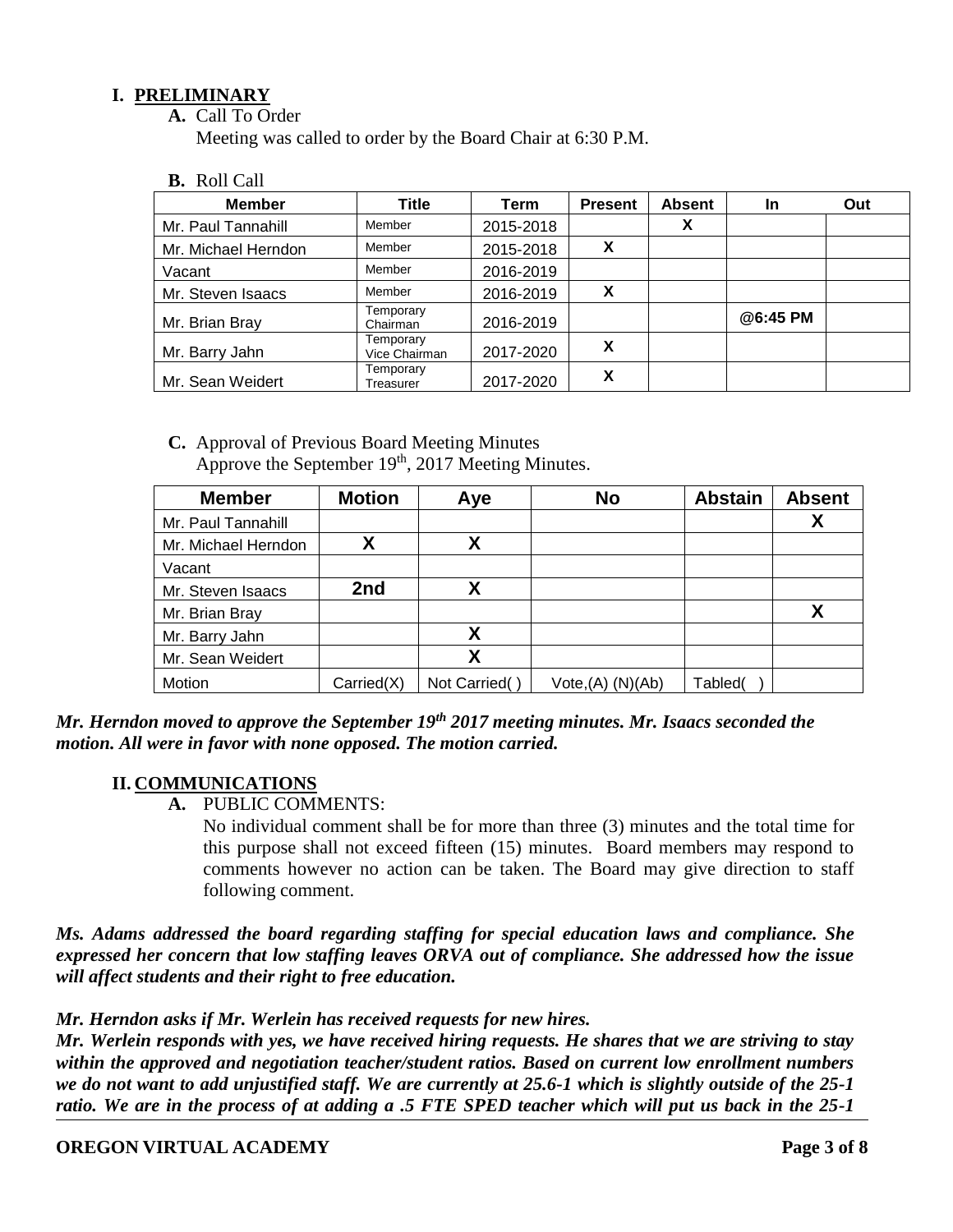*ratio.* 

*Mr. Weidert asked if the 25.6-1 is across the board at ORVA. Mr. Werlein responded with the ratio is specific to the SPED department. Mr. Weidert asked if the agreed upon ratio is the budgeted amount. Mr. Werlein responded with yes.* 

*Mr. Jahn asks what percent of our students are classified as SPED. Mr. Cook responds with 13.59% of total students classified as SPED.* 

*Mr. Bray asks if the cap for additional funding for SPED is 10%.*

*Mr. Cooke responds with the cap is at 11%. We are actually 2.5% over the cap overall. It is the districts responsibility to provide SPED services and they give is 97% of the weighted ADM to provide those services for them.* 

*Mr. Jahn asks if there are additional funding in grants that could be utilized to help with this in a temporary capacity.*

*Mr. Bray responds and reports that this is a question that we may need to revisit. Mr. Jahn expressed that he would like a follow up report for next month with updates and actions regarding this issue.* 

# **B.** BOARD/STAFF DISCUSSION

1. Head of School Report:

a. HOS Report – Mr. Werlein, Head of School

*Mr. Werlein gives an overview of his observations so far.*

- *Teacher pulse checks letters, and exit interviews revealed the following information: perception of lack of transparency, lack of trust, feelings of not being treated professionally, US vs THEM mentality, transitional angst – operationally and administratively, strong comment s regarding supportive co- workers, desire to focus on teaching, references to "how the school used to be".*
- *Family surveys showed the following information: many factors drive families to us, for many families we are not the school of choice but the school of last resort, the are many families who are uninformed and do not understand the learning coach role, there is a perceived value in F2F interactions and events, regular contact and being able to get a hold of someone was common.*
- *Priorities and actions moving forward: meeting staff at November F2F, attend family events, attend department meetings, stablish virtual town hall and open office hours, help team identify best practices and procedures and areas where streamlining and or improvements can be made, invite student and staff participation in board meetings, spend "A Day in the Life of a Teacher".*
- *Data does not necessarily give answers, but helps ask the right questions. The right approach is to focus on key metrics. Ensure everyone understands why the metrics are important, what they represent, and how to readily access them.*
- *State report card available at ODE. Key take away are: low performance on standardized test and low participation on standardized tests, low graduation rates, improvement on median growth in ELA and Math, concern about subgroup performance.* 
	- o *Mr. Bray asks what the consequences of opting out are for the school.*
	- o *Mr. Werlein responds with negative ratings on our report card. We are rated on scores of the test taken as well as the participation rate.*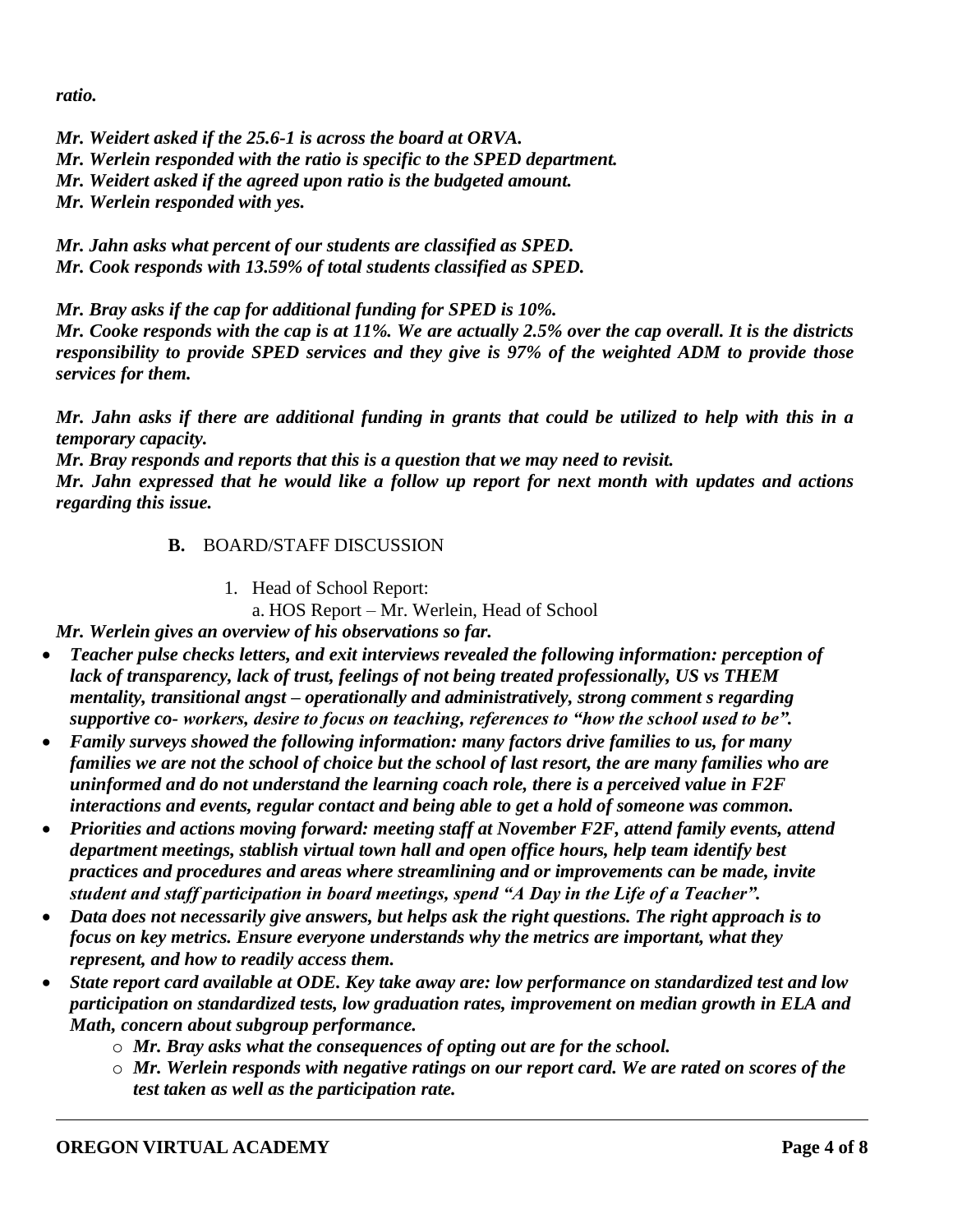- o *Mr. Bray asks what the reasons are for opting out to families.*
- o *Mr. Werlein reports that the school is required to publish to the families their right to opt out as an option.*
- o *Mr. Bray shares that in years past, students were penalized for not taking the standardized test. This is no longer the case for students.*
- *Actions at the school level: School continuous improvement plan template. The template includes school improvement plans and goals.*
- *School Level Implementation Metrics is a one stop shop for information. This tool will help everyone speak the same language.* 
	- o *Currently we have a 3.75% higher withdraw rate. We can look at reason as to why this is happening and what actions we can take.*
	- o *Tracking students' performance by grade, course, teacher, etc.*
	- o *Mr. Jahn asked what the consequences are for students not attending class connect sessions. Ms. DeWolfe reports that students are sent a friendly reminder that class was missed. Working on making this more efficient and effective. No great penalties for not* 
		- *attending. Small group sessions exist for students who need extra help in different areas. High fliers are still encouraged to attend class connects for peer help and leadership.*
- *SB 208: Interscholastic Activities – pertains to charter school students participating in activities in the local districts. State Board of Education will decide whether or not to adopt the policy. Says that students can participate but includes a fee to the charter school.*
- *OSBA Associate Member Policy: OSBA staff made a comment that due to legal NFP status "associate" members (charter schools) will need to get their OSBA services through their authorizing district.*
- *Substitute Teacher Policy:* 
	- o *HR has done a great job of expanding our sub pool.*
	- o *Act quickly in anticipation of planned, long term absences.*
	- o *Get staff input on coverage issues.*
	- o *If current, full time members are long term subbing due to outside subs not available, a compensation plan should be in place.* 
		- *This will require development and input from all involved.*
		- *Our goal is to maintain a high level of quality instruction.*
- *ORVA Reserve Fund proposed process for requests, approvals, payments and tracking:*
	- o *Request submitted by ORVA Board Members to designee for inclusion as an agenda item for the boards consideration*
		- *Requested expenditures should generally be for things outside of normal, budgeted school activities at the board's discretion.*
		- *Describe benefit of expenditure*
		- *Provide documented estimated of total expense and timing (quote, agreement calculation, etc.).*
	- o *Review and Approval Process:*
		- *Send to ORVA Board Chair for review for appropriateness*
		- *Send to ORVA HOS for review for allowable school expenditure*
		- *Send to ORVA Finance Manager to review for alignment with fund balance and forecasting school expense.*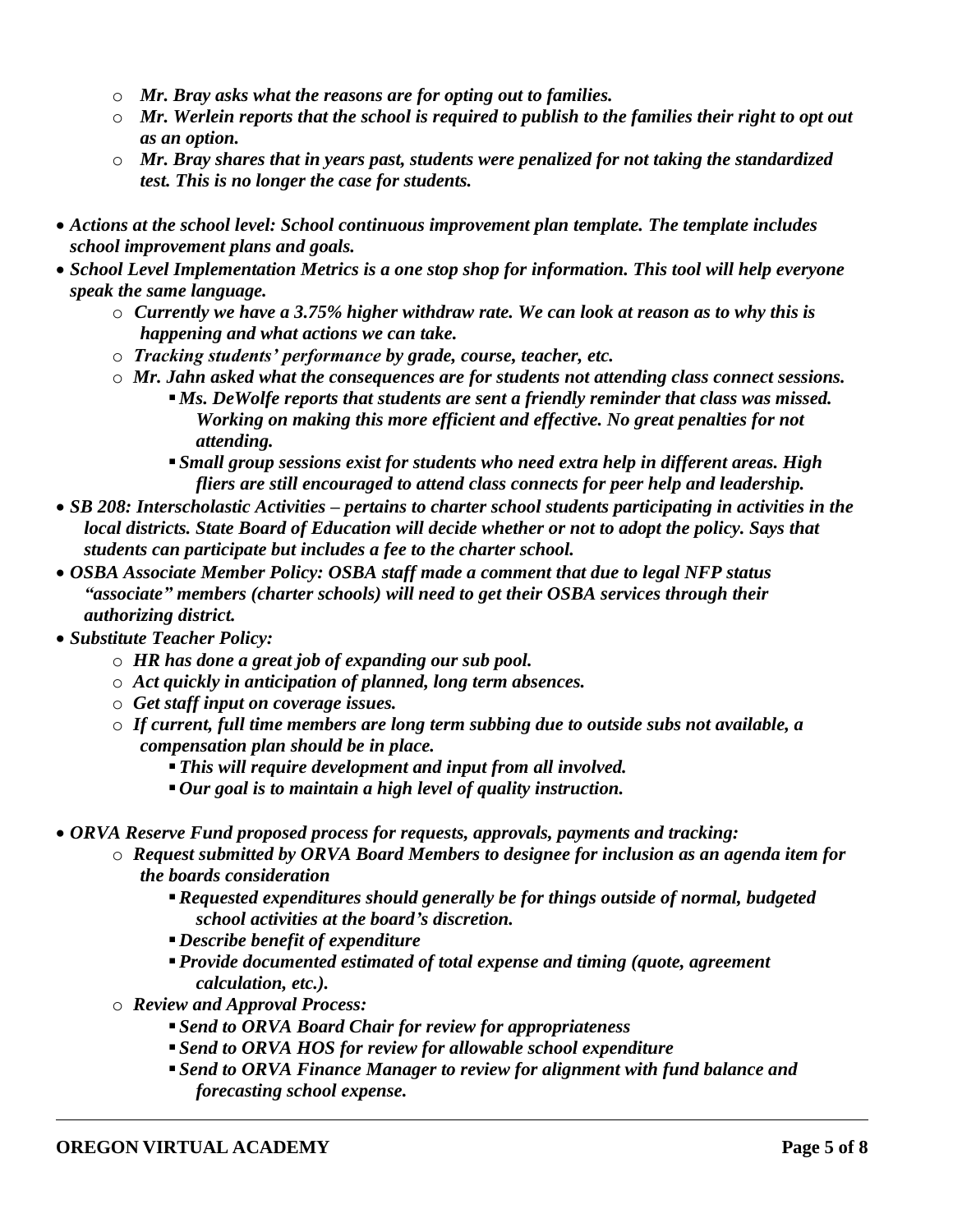- *Send to Office Manger to add to Board Packet to discuss at next Board Meeting.*
- *Discussed and voted on at Board Meeting.*
- o *Payment Process:*
	- *Invoices sent to ORVA Office Manager*
	- *ORVA Office Manager codes invoices to Board Reserve Fund and sends to ORVA Accounting*
	- *ORVA Accounting processes invoices for payment, coding expense against Board Reserve Fund*
- o *Tracking Process:*
	- *ORVA Accounting updates tracing schedule and sends to ORVA Finance Manager*
	- *ORVA Finance Manager provides update at every Board Meeting.*
- *Mr. Jahn asks about the status of the secondary principal position.*
- *Mr. Werlein responds with that is in the process of being finalized and communication will be sent out shortly.*
- *Mr. Jahn asks about the status and update to the child care section of the employee handbook.*
- *Mr. Werlein responds with the section in question has been removed completely.* 
	- $\circ$  *The section was presented as teachers must have child care during the work day.* 
		- o *We want to treat staff as professionals and assume that they can conduct their work free from distractions. If it comes down to a performance issue interfering with the work day, then we will deal with that as a performance issue.* 
			- 2. Board of Directors Discussion:
				- a. Committee Updates
					- i) Finance Committee Mr. Bray, Board Member
- *Nothing to report.*

ii) Teacher to Board Committee – Mr. Jahn, Board Member

 *Mr. Jahn gave an update on the teacher to board committee meeting. See attached supporting document.* 

iii) Professional Services Committee – Mr. Bray, Board Member

*Mr. Bray reports that the board will be requesting payment from the Board Reserve Fund for legal professional services from Jordan Ramus to represent the board.* 

iv)Policy Committee – Mr. Herndon, Board Member

*Mr. Herndon reports that he has submitted the contracts to OSBA. He anticipates draft policies for consideration by the December meeting.* 

## **III. CONSENT AGENDA ITEMS**

All matters listed under the consent agenda are considered by the Board to be routine and will be approved/enacted by the Board in one motion in the form listed below. Unless specifically requested by a Board member for further discussion or removed from the agenda, there will be no discussion of these items prior to the Board votes on them. The Head of School recommends approval of all consent agenda items.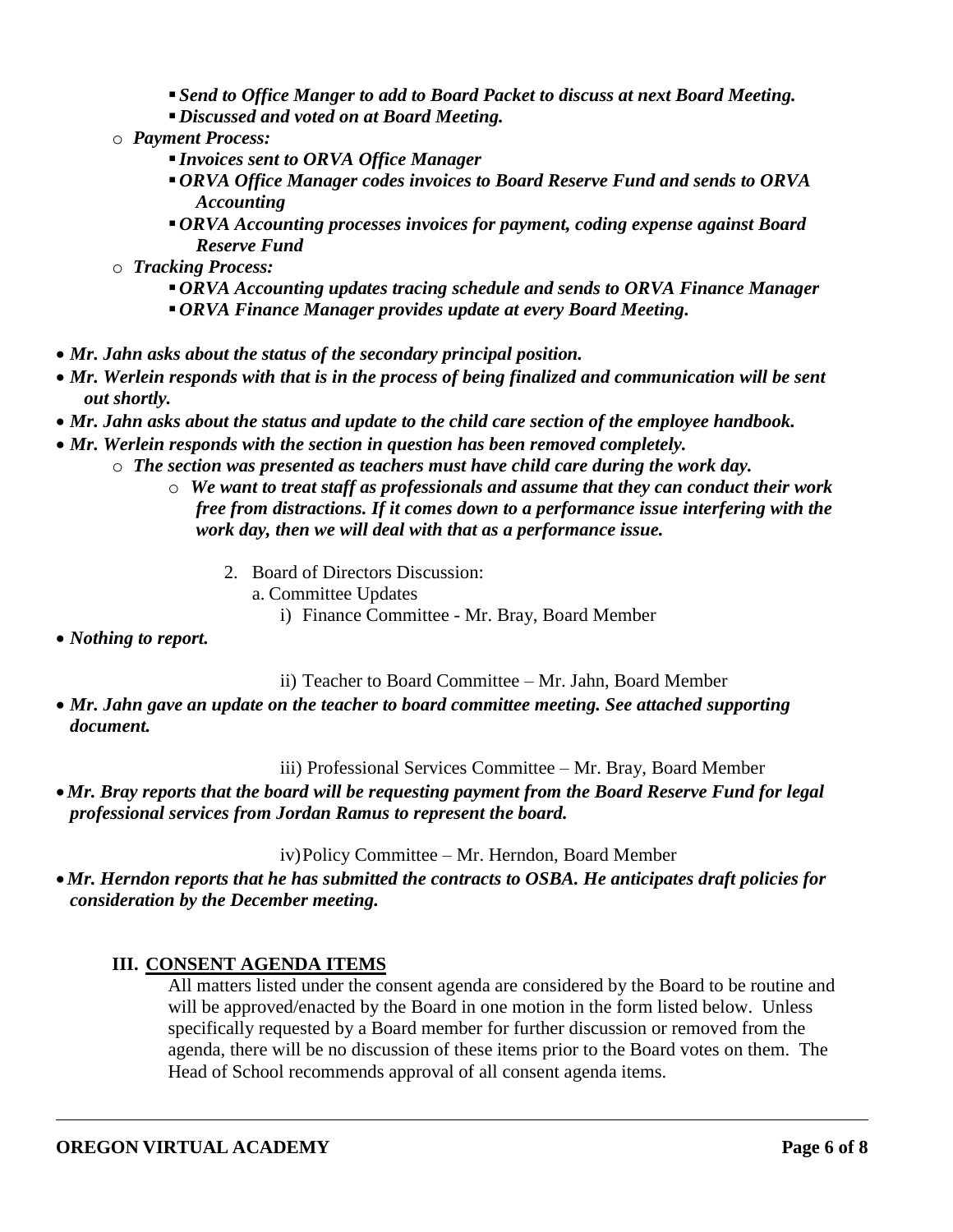#### **A.** ITEMS FOR APPROVAL

- 1. New Hires
- 2. Staff Resignations
	- a. Michele McCauley Special Education Teacher
	- b. Heidi Vogel Primary Teacher
	- c. Tyler Martin Substitute Teacher

#### 3. K12 Invoice Payment

*Mr. Werlein reported that item 3 on the consent agenda does not need to be approved at tonight's meeting and may wait until a later meeting if needed.* 

*Mr. Herndon moved to remove item 3 from the consent agenda. Mr. Isaacs seconded the motion. All were in favor with none opposed. The motion carried and item 3 was removed from the consent agenda items.* 

*Mr. Jahn moved to approve the consent agenda as modified. Mr. Isaacs seconded the motion. All were in favor with none opposed. The motion carried.* 

## **IV.SCHEDULED FOR ACTION**

## **A.** PERSONNEL

## **B.** BUSINESS

#### 1. IV-BDRPT-01\_10-17-17

Consideration to Approve 2017-2018 Revised Employee Handbook

| <b>Member</b>       | <b>Motion</b> | Aye          | <b>No</b>                     | <b>Abstain</b> | <b>Absent</b> |
|---------------------|---------------|--------------|-------------------------------|----------------|---------------|
| Mr. Paul Tannahill  |               |              |                               |                |               |
| Mr. Michael Herndon |               | χ            |                               |                |               |
| Vacant              |               |              |                               |                |               |
| Mr. Steven Isaacs   |               | χ            |                               |                |               |
| Mr. Brian Bray      |               | Χ            |                               |                |               |
| Mr. Barry Jahn      | 2nd           | χ            |                               |                |               |
| Mr. Sean Weidert    |               | Χ            |                               |                |               |
| Motion              | Carried(X)    | Not Carried( | Vote <sub>1</sub> (A) (N)(Ab) | Tabled(        |               |

*Mr. Werlein reports that some phrasing was changed that is shown in the red lines. Other changes were made regarding usage of sick time and F2F absences as well as bad weather conditions.*

*Mr. Herndon moved to approve the 2017-2018 Revised Employee Handbook. Mr. Jahn seconded the motion. All were in favor with none opposed. The motion carried.*